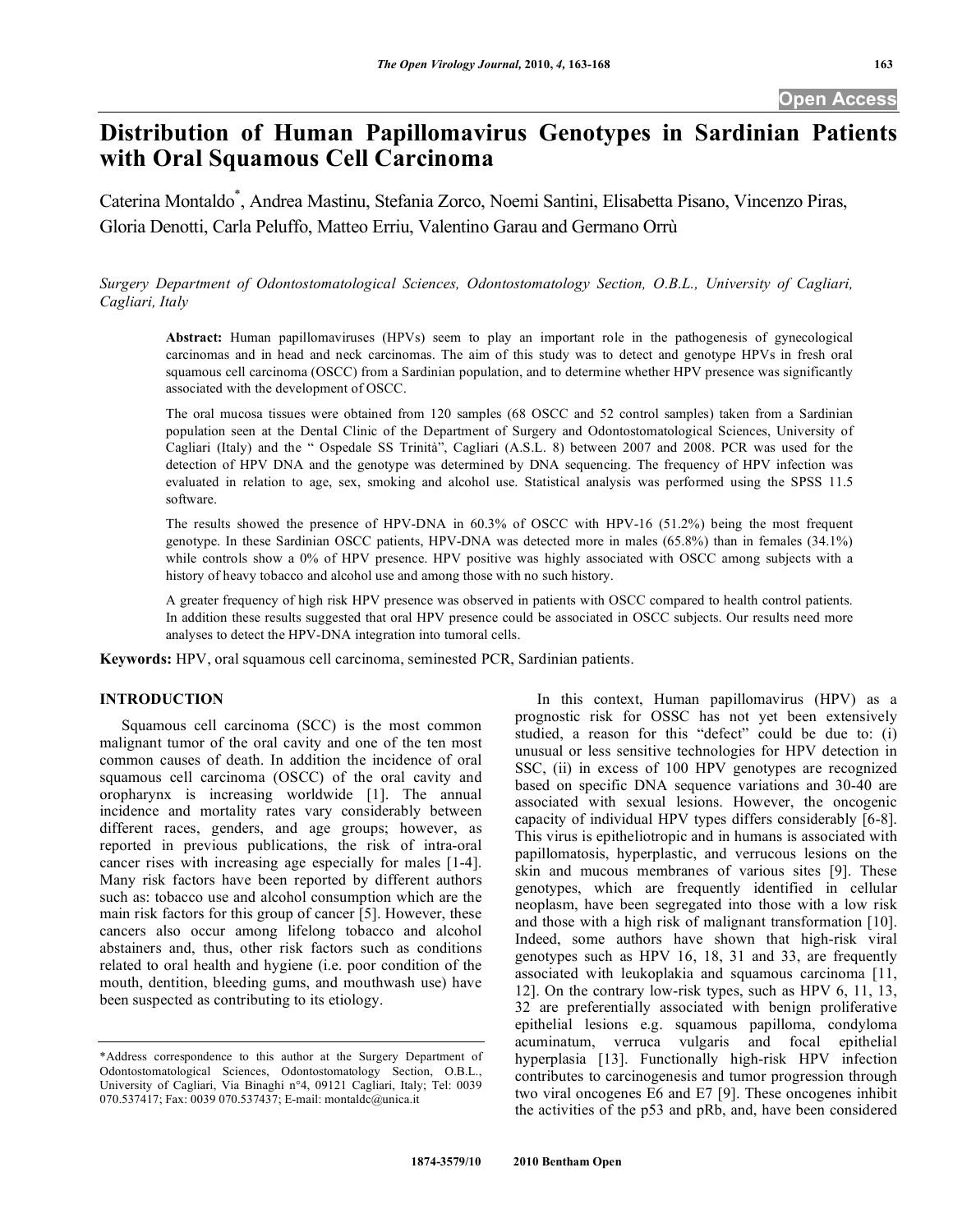as an important feature in disrupting cell-cycle regulatory pathways leading to a genetic progression to oral squamous cell carcinoma (OSCC) [14].

 The frequency of HPV in oral lesions varies with geographic occurrence [15], the type of lesion [16] and the diagnostic methodology [17]. The diagnosis of HPV infection is based on the use of advanced molecular tools [18]. Polymerase chain reaction (PCR) and sequencing are considered the most sensitive and rapid methods for the detection and genotyping of HPV-DNA, respectively [19- 21].

 The present study was conducted to investigate the distribution of HPV in Sardinian patients with malignant oral mucosal lesions compared with healthy patients. An association between HPV-16, HPV -31 exposure and OSCC was also evaluated among subjects with different use of tobacco and alcohol.

## **MATERIALS AND METHODOLOGY**

#### **Clinical Samples**

 The oral mucosa fresh tissues were obtained from 120 samples (mean age 61.4, age range: 22-86, 69 men and 51 women). Sixty-eight were from the patients with OSCC seen at the "Ospedale SS Trinità", Cagliari (A.S.L. 8) between 2007 and 2008. Fifty-two control samples were from volunteers randomly chosen from patients at the Department of Dental Disease Prevention (University of Cagliari). These controls reported no history of cancer or showed no sign of mucosal lesions or relevant systemic disease. At the time of examination, all participants were informed about the research and its purpose and gave their informed consent.

 An incisional biopsy of the oral squamous cell carcinoma (OSCC) lesion was performed on each patient. All biopsies were divided into two parts: one part was used for histopathological analysis and the other was frozen at -80°C until a molecular assay could be performed. Each fresh specimen sample was analyzed and histopathologically classified as regards to OSCC. Information on patient gender, age, smoking and alcohol history was collected from direct patient interviews and medical records. Tumor grade and staging system (TNM) were obtained from clinical notes, histopathology and radiology reports. Staging was carried out according to the Fifth Edition of the International Cancer Union guidelines [22].

#### **Extraction, Amplification and Sequencing**

 About 25 mg of tissue was finely crushed and the DNA was extracted with a QIAamp® DNA Mini Kit (Qiagen) according to the manufacturer's instructions, quantified by spectrophotometry and frozen at -80°C until use. The molecular method for the detection of HPV-DNA was Seminested PCR. In the first reaction the degenerate primers MY09 (5'-CGT CC(AC) AA(AG) GGA (AT)AC TGA TC-3') and MY11 (5'-GC(AC) CAG GG(AT) CAT AA(CT) AAT GG-3') were used to amplify a 450 bp fragment in the L1 gene [23]. The first reaction was performed in a final volume of 25 ul, consisting of 4 ul extracted DNA as a template (100 ng), 2.5 ul of a 10X PCR buffer (200 mM Tris-HCl, 500 mM KCl, pH 8.4), 1.5 mM magnesium chloride, a deoxyribonucleotide triphosphate mixture (0.2

mM of each), 0.5 uM of each primers, 2.5 ul U Platinum Taq DNA Polymerase and 4 ul of the Rnasi Dnasi-free template. All reagents were purchased from Invitrogen (Milan, Italy) with the exception of the primers. The mixture was incubated for 2 minutes at 95°C and subjected to 20 cycles of amplification (95°C for 30 seconds, 52°C (MY09/MY11) for 1 minute; and 72°C for 30 seconds) with a final extension at 72°C for 5 minutes in a thermal cycler (Eppendorf, Milan, Italy). Two micro-liters of the PCR product of the first reaction were taken for the PCR second round, with the primer MY09 in conjunction with a new second primer, GP5+N (5'-TTTGTTACTGTGGTAGATAC-3') to reamplify the material generated in the first round, thus generating a 407 base pair fragment. The second reaction was performed in a final volume of 25 ul and contained 2.5 ul of a 10X PCR buffer (200 mM Tris-HCl, 500 mM KCl, pH 8.4), 1.0 mM magnesium chloride, a deoxyribonucleotide triphosphate mixture (0.2 mM of each), 0.5 uM of each primers and 2.5 ul U Platinum Taq DNA Polymerase. Initial denaturation for 2 minutes at 95°C was followed by 40 cycles. Each of the cycles consisted of denaturation for 30 seconds at 94°C, annealing for 30 seconds at 47°C and chain elongation for 1 minute at 72°C. One cycle of chain elongation was took for 7 minutes at 72°C at the end. The PCR products were electrophoresed on 2% agarose gels, stained with sybr green 1.5% and visualized under an ultraviolet transilluminator. The beta-globin gene was detected (data not shown) in all specimens to confirm the presence of amplifiable DNA in the extracted specimens.

 PCR products were purified with a QIAquick Purification PCR kit (Qiagen, Milan, Italy) and were sequenced by a conventional capillary ABI Prism 310 automatic sequencer (Applied Biosystems Foster City, Calif.). The results were edited and analyzed with a Basic Local Alignment Search Tool [24].

 Statistical analysis was performed using the SPSS 11.5 software. Data are expressed as the number of percentages detected. All data were compared using the Chi-Square and Fisher exact with significance considered to be  $P < 0.05$ .

#### **RESULTS**

 HPV-DNA was detected in 120 tissue samples: 68 oral squamous cell carcinoma and 52 control samples. The age of the patients with OSCC ranged from 27-86 (mean age: 65.6), with 47 males aged between 35-86 (mean age: 61.4) and 21 females aged between 27-84 (mean age: 64.9). The age range of the control patients was 22-85 (mean age: 56.8); 25 males were aged between 40-85 (mean age 57.5) and 27 females between 22-84 (mean age 56.3). Table **1** summarizes the information on HPV-positive patient gender, age. Using the Blast program, the HPV sequences obtained from positive samples showing a representative nucleotide motif were submitted to the DNA data Bank GenBank [24] with the following accession numbers: DQ286926, DQ312262, DQ312263.

Of the  $68$  OSCC samples  $41$   $(41/68, 60.3%)$  were positive for HPV-DNA and indicated by a 407-bp fragment on 2% agarose gel electrophoresis of the PCR products (Fig. **1**). Presence of faint bands was read as partial positives that need a confirmation by the sequencing.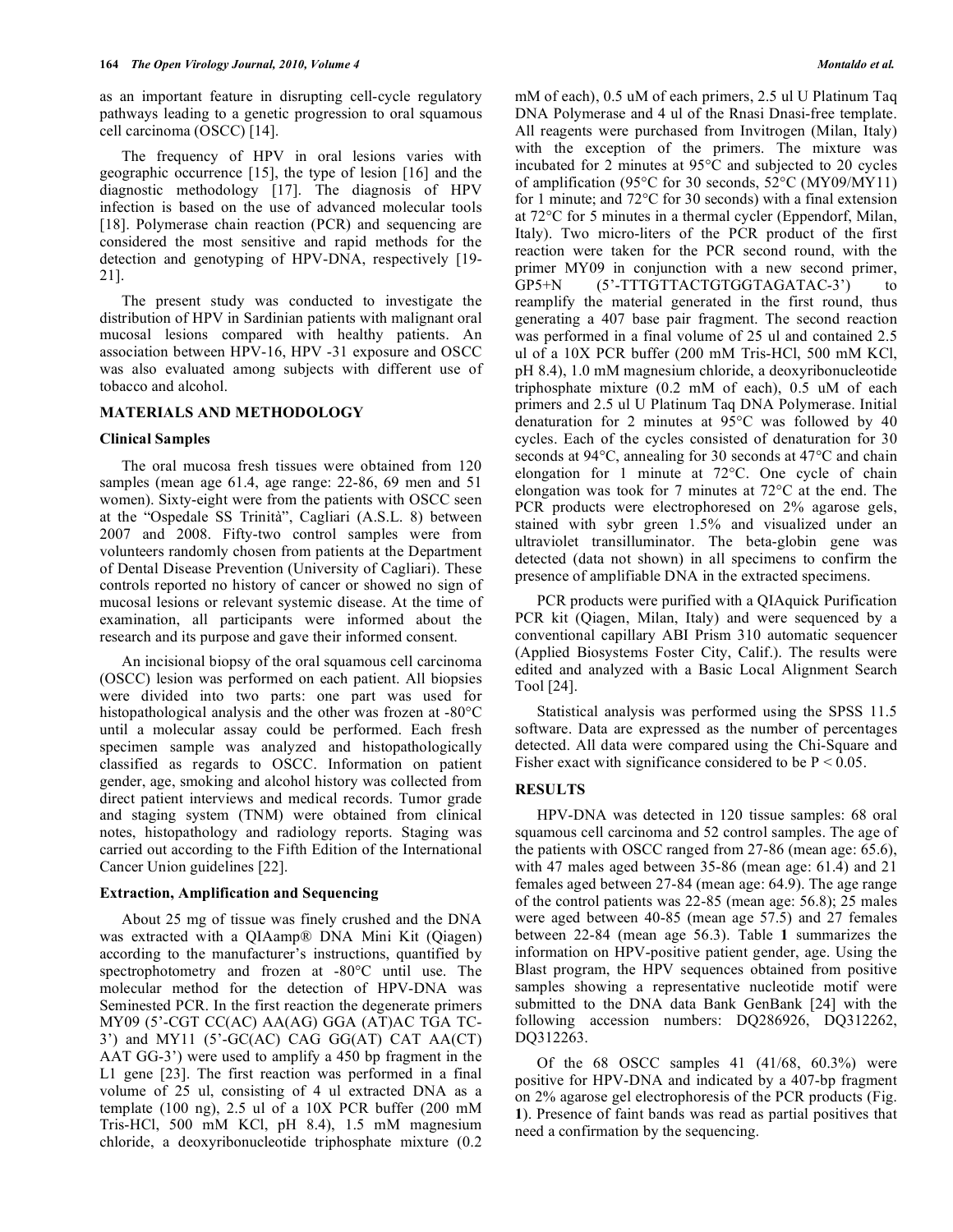## **Table 1. OSCC Positive for HPV DNA**

| <b>Positive</b><br><b>Samples</b> | Age<br>Years | Gender         | <b>HPV</b><br><b>Type</b> | Oral<br><b>Lesions</b> |
|-----------------------------------|--------------|----------------|---------------------------|------------------------|
| 1                                 | 50           | M              | 31                        | OSCC                   |
| $\overline{c}$                    | 53           | М              | 31                        | OSCC                   |
| 3                                 | 58           | М              | 31                        | <b>OSCC</b>            |
| $\overline{4}$                    | 50           | М              | 31                        | OSCC                   |
| 5                                 | 63           | М              | 31                        | OSCC                   |
| 6                                 | 58           | $\mathbf M$    | 31                        | <b>OSCC</b>            |
| $\overline{7}$                    | 50           | $\mathbf F$    | 6                         | OSCC                   |
| 8                                 | 66           | ${\bf F}$      | 16                        | OSCC                   |
| 9                                 | 79           | $\mathbf F$    | 16                        | OSCC                   |
| 10                                | 56           | М              | 16                        | OSCC                   |
| 11                                | 72           | ${\bf F}$      | 6                         | OSCC                   |
| 12                                | 60           | F              | 16                        | OSCC                   |
| 13                                | 51           | ${\bf F}$      | 16                        | OSCC                   |
| 14                                | 76           | $\mathbf M$    | 6                         | <b>OSCC</b>            |
| 15                                | 68           | ${\bf F}$      | 16                        | <b>OSCC</b>            |
| 16                                | 60           | $\mathbf M$    | 55                        | OSCC                   |
| 17                                | 80           | $\mathbf F$    | 16                        | OSCC                   |
| 18                                | 35           | М              | 16                        | OSCC                   |
| 19                                | 78           | М              | 16                        | OSCC                   |
| 20                                | 61           | ${\bf F}$      | 16                        | OSCC                   |
| 21                                | 54           | $\overline{F}$ | 16                        | OSCC                   |
| 22                                | 51           | F              | 16                        | OSCC                   |
| 23                                | 39           | $\mathbf M$    | 16                        | OSCC                   |
| 24                                | 52           | F              | 31                        | OSCC                   |
| 25                                | 67           | М              | 16                        | OSCC                   |
| 26                                | 58           | М              | 16                        | OSCC                   |
| 27                                | 74           | $\mathbf{M}$   | 16                        | OSCC                   |
| 28                                | 71           | $\mathbf M$    | 16                        | OSCC                   |
| 29                                | 73           | $\mathbf M$    | 16                        | OSCC                   |
| 30                                | 49           | $\mathbf M$    | 16                        | OSCC                   |
| 31                                | 63           | $\mathbf M$    | 16                        | OSCC                   |
| 32                                | 74           | $\mathbf M$    | 6                         | OSCC                   |
| 33                                | 61           | $\mathbf M$    | 6                         | OSCC                   |
| 34                                | 65           | М              | 6                         | OSCC                   |
| 35                                | 78           | М              | 6                         | OSCC                   |
| 36                                | 70           | $\mathbf M$    | 6                         | OSCC                   |
| 37                                | 84           | ${\rm F}$      | 6                         | OSCC                   |
| 38                                | 59           | $\mathbf M$    | 16                        | OSCC                   |
| 39                                | 78           | $\mathbf M$    | 6                         | OSCC                   |
| 40                                | 72           | ${\rm F}$      | 6                         | OSCC                   |
| 41                                | 59           | $\mathbf M$    | 6                         | OSCC                   |



**DNA from oral tissue was amplified by seminested polymerase chain reaction**.

Fig. (1). This figure shows the amplicon of the second round reaction generating a 407 bp fragment on 2% agarose gel electrophoresis. Lane 1 is Marker 100 bp, lanes 2, 3, 4 and 5 are positive samples confirmed by nucleotide DNA sequencing, lane 6 is a negative sample. Lane 7 is the positive HPV control and lane 8 is the negative control. Some sequences of HPV types 6 and 31 were submitted to the DNA data Bank (GenBank http://www.ncbi.nlm.nih.gov/BLAST/) with the following accession numbers: DQ286926, DQ312262, DQ312263. The betaglobin gene was detected (data not shown) in all specimens to confirm the presence of amplificable DNA in the extracted specimens.

 Whereas twenty-eight carcinoma samples (28/41, 68.3%) were positive for a high-risk subtype (21/41, 51.2% HPV-16 and 7/41, 17% HPV-31) only 13 samples out of 41 (34.14%) were positive for low-risk subtype (12/41, 29.3% HPV-6 and 1/41, 2.4% HPV-55) (Fig. **2**). We were unable to find HPV presence in the 52 samples forming the control group. Moreover, post hoc analysis showed a significant effect for the differences between the OSCC patients and the control group ( $P < 0.05$ ) for the prevalence of HPV-DNA.



**Fig. (2).** Frequency in percentage of different HPV genotypes in OSCC samples. Samples positive on seminested PCR were subjected to nucleotide DNA sequencing. Alignments were obtained from the GenBank online BLAST server and HPV sequences were downloaded from the HPV database.

 As regards virus distribution between genders (Fig. **3**), we observed significant differences in HPV frequency between males and females with OSCC from a Sardinian population, 65.8% *vs* 34.1%, respectively. Furthermore, in subjects over 50 years, a significant increase in HPV DNA  $(P < 0.05)$  was detected with advancing age  $(8\% \le 49)$  years and 92%> 49 years) (Fig. **4**).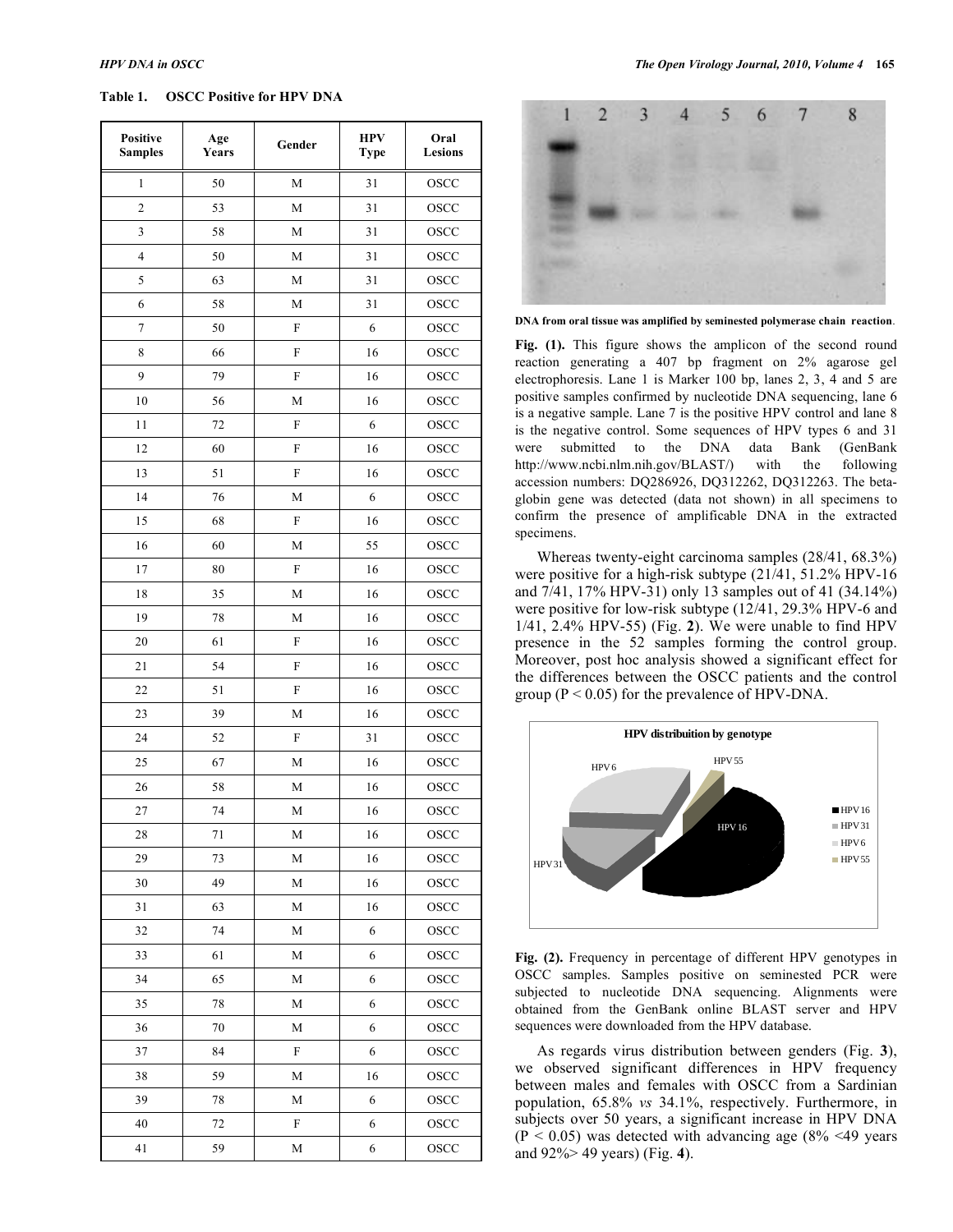



**Fig. (3).** Presence in the OSCC human papillomavirus (HPV) in relationship to sex, expressed as a frequency percentage. We observed significant differences in HPV frequency between males and females with OSCC from a Sardinian population, 65.8% vs 34.1%, respectively. Was not observed the HPV DNA in our control group.



**Fig. (4).** Distribution of HPV in relationship to age, expressed as a frequency percentage. Over 50 years of age a significant increase HPV DNA of the OSCC samples was found.

 Table **2** shows the lack of statistical associations between the presence of the virus and other known risk factors such as smoking and alcohol. We did not observe a significant difference between HPV high risk presence and tobacco and alcohol use in patients with OSCC.

**Table 2. Samples Positive for HPV High Risk and Tobacco and Alcohol Use** 

|                                                | $HPV +$<br>High Risk,<br>$n = 28$ | HPV-<br>$n = 27$ | P Value     |
|------------------------------------------------|-----------------------------------|------------------|-------------|
| Tobacco and alcohol use                        | $35(64.3\%)$                      | $10(37.0\%)$     | $P = 0.351$ |
| Abstain completely from<br>Alcohol and tobacco | $10(35.7.6\%)$                    | 17(63%)          | $P = 0.509$ |

## **DISCUSSION**

 This study was set up to establish the prevalence and HPV genotypes in Sardinian patients with OSCC compared with a group of healthy patients. According to scientific literature, several types of HPV, particularly type 16, have been found to be associated with oropharyngeal squamouscell carcinoma, a form of head and neck cancer.

 The role of HPV in the development of uterine cervix lesions has been demonstrated by many studies [25]; it still remains a controversial issue as regards oral lesions [26-28]. Contradictory results reported on HPV infection in oral mucosa are mainly due to differences in detection methods and the epidemiological characteristics of the observed populations [29, 30]. Several reports have indeed utilized different molecular techniques (*in situ* hybridization [31] and Southern Blot analysis [32, 33] from several sample typologies (mouthwashes, in scrapings and in paraffinembedded tissue) [12, 34].

 Over the past 20 years, there has been an increasing interest in HPVs as regards their potential role in the pathogenesis of OSCC [35-41]. Nevertheless, a recent paper has confirmed HPV as an independent risk factor for OSCC compared to other known factors such as alcohol and smoking [42]. Several HPV genotypes (1, 2, 3, 4, 6, 7, 10, 11, 13, 16, 18, 31, 32, 33, 35, 55, 57) have been isolated from oral lesions [12, 43-45]. However, in OSCC, the most commonly HPV genotype detected is 16, which has been demonstrated in 90-95% of all HPV positive neoplasms, followed by HPV 18 and HPV 31 [45-47].

 This study was performed on a Sardinian population, which presents genetic homogeneity compared to other known populations in Europe, including the Italian population [48]. Furthermore, a highly sensitive/specific molecular methodology such as nested PCR followed by capillary sequencing was used [49]. These results confirm the prevalence of HPV-DNA in OSCC and also that HPV 16 is the most frequent genotype. The findings of the present study are in agreement with those reported by Miller *et al*. [50] and Anaya-Saavedra *et al*. [43] in two recent studies, suggesting that HPV 16 represents a risk factor in the etiopathogenesis of a subset of OSCC.

 Despite the presence of low-risk, HPV (29.3% HPV-6 and 2.4% HPV-55) is according to the results of Herrero *et al*. [26] and other authors [44, 51, 52] who have demonstrated a malignant degeneration of papillomas induced by low-risk HPV. For example Chang *et al*. [44] reported that HPV 6 was also found in squamous cell carcinoma. In addition the same bibliographic data showed that an association between multiple infection (HPV 6, HPV 11 and HPV 16) is required for the development of malignant lesions [39]. Our results give us the basis to further determine how many virus' presence could be fundamental in the carcinogenesis process through the study of the HPV DNA integration.

 In our study we observed a different frequency between genders; in fact a major presence of HPV-DNA results in males compared to females, as has been described in previous studies [53]. Moreover, this finding indicates that higher positivity may be the result of accumulated lifetime exposure to HPVs. The oral cavity is the anatomic site with the most frequent exposure to viruses and we observed an increase in HPV positivity with age (Fig. **4**) in accordance to many papers [47, 54, 55]. This increment may be explained by the fact that different factors can be involved in the malignant process such as: immune defences [56], nutritional deficiencies [57], traumatisms inflicted by fractured teeth, incongruous restorations or prostheses [58, 59], and poor oral hygiene [60] which worsens with an increase in age. Moreover, according to our findings, HPV is a specific risk factor for the development of OSCC in association with other important risks i.e. smoking and alcohol [61-65].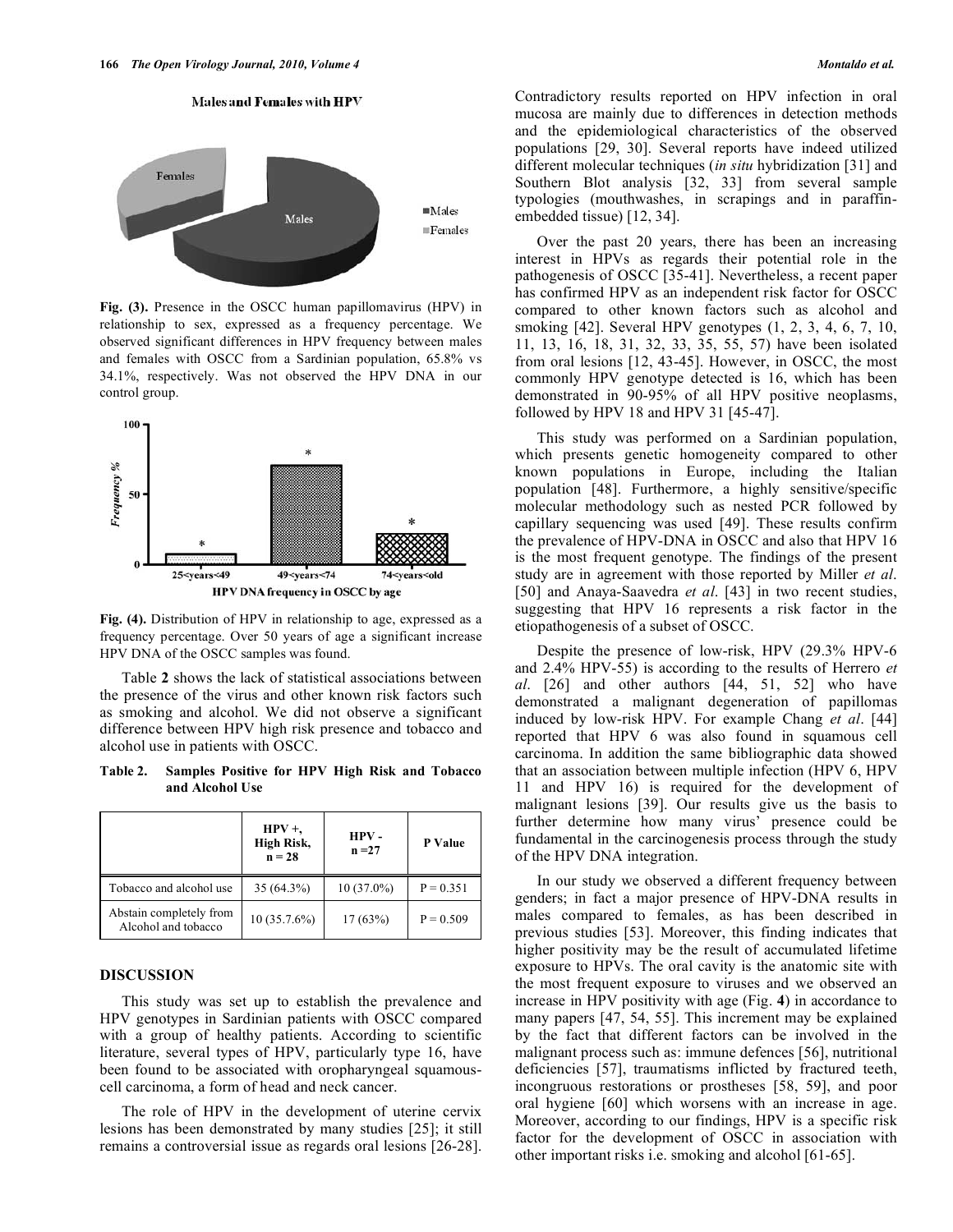#### **CONCLUSION**

 Our data support the presence of high frequency of HPV 16 in oral cancer, but also suggest the possibility of an involvement of low-risk HPVs as a cofactor in this malignant process; in this context the age of the patients plays a central role in the cancer onset. Moreover, the results of this study, probably because of small sample size, did not show the association significantly among HPV and tobacco and alcohol use. Next step, to verify the real HPV role in carcinogenesis, will be the study of the possible HPV infection determined by the integration in the human genome confirmed by the study of E6 and E7 mRNA expression [14].

### **ACKNOWLEDGEMENTS**

 This work was funded by Italian MIUR (Ministry of the Instruction, University and Research) by PRIN 2003 Programs of Research National Interest.

## **REFERENCES**

- [1] Nevile BW, Damm DD, Allen CM, Bouqout JE. Oral & Maxillofacial Pathology, 2nd ed. Phila-delphia: WB Saunders; 2002: 356-66.
- [2] Greenberg MS, Glick M. Burket's Oral Medicine, 10th ed. Hamilton: BC Decker Inc; 2008: 153-60.
- [3] Seoane J, Warnakulasuriya S, Varela-Centelles P, Esparza G, Dios PD. Oral cancer: experiences and diagnostic abilities elicited by dentists in North-Western Spain. Oral Dis 2006; 12: 482-92.
- [4] Lawoyin JO, Lawoyin Do, Fasola Ao, Kolude B. Intra-oral squamous cell carcinoma in Nigerians under 40 years of age: a clinicopathological re-view of eight cases. Afr J Med Sci 2005; 34: 99-102
- [5] World cancer report (2003) Lyon, France: International Agency for Research on Cancer 2003.
- [6] Gillison ML, Koch WM, Capone RB, *et al*. Evidence for a causal association between human papillomavirus and a subset of head and neck cancers. J Natl Cancer Inst 2000; 92:709-20.
- [7] Stoler MH BT. The biology of papillomaviruses. Pathol Case Rev 1997; 2: 1-13.
- [8] Munger K, Howley PM. Human papillomavirus immortalization and transformation functions. Virus Res 2002; 89: 213-28.
- [9] zur Hausen H. Papillomavirus infections—a major cause of human cancers. Biochim Biophys Acta 1996; 1288: F55-78.
- [10] Campisi G, Panzarella V, Giuliani M, *et al*. Human papillomavirus: its identity and controversial role in oral oncogenesis, premalignant and malignant lesions. Int J Oncol 2007; 30: 813-23.
- [11] Ha PK, Califano JA. The role of human papillomavirus in oral carcinogenesis. Crit Rev Oral Biol Med 2004; 115: 188-96.
- [12] Furrer VE, Benitez MB, Furnes M, Lanfranchi HE, Modesti NM. Biopsy *vs* superficial scraping: detection of human papillomavirus 6, 11, 16, and 18 in potentially malignant and malignant oral lesions. J Oral Pathol Med 2006; 35: 338-44.
- [13] Castro TP, Bussoloti Filho I. Prevalence of human papillomavirus (HPV) in oral cavity and oropharynx. Braz J Otorhinolaryngol 2006; 72: 272-82.
- [14] zur Hausen H. Papillomaviruses causing cancer: evasion from hostcell control in early events in carcinogenesis. J Natl Cancer Inst 2000; 92: 690-8.
- [15] Kreimer AR, Clifford GM, Boyle P, Franceschi S. Human papillomavirus types in head and neck squamous cell carcinomas worldwide: a systematic review. Cancer Epidemiol Biomarkers Prev 2005; 2: 467-75.
- [16] Sugiyama M, Bhawal UK, Dohmen T, Ono S, Miyauchi M, Ishikawa T. Detection of human papillomavirus-16 and HPV-18 DNA in normal, dysplastic, and malignant oral epithelium. Oral Surg Oral Med Oral Pathol Oral Radiol Endod 2003; 95: 594-600.
- [17] Hubbard RA. Human papillomavirus testing methods. Arch Pathol Lab Med 2003; 127: 940-5.
- [18] Husnjak K, Gree M, Magdić L, Pavelić K. Comparison of five different polymerase chain reaction methods for detection of

human papillomavirus in cervical cell specimens. J Virol Methods 2000; 88: 125-34.

- [19] Kleter B, van Doorn LJ, Schrauwen L, *et al*. Development and clinical evaluation of a highly sensitive PCR-reverse hybridization line probe assay for detection and identification of anogenital human papillomavirus. J Clin Microbiol 1999; 37: 2508-17.
- [20] Fontaine V, Mascaux C, Weyn C, *et al*. Evaluation of combined general primer-mediated PCR sequencing and type-specific PCR strategies for determination of human papillomavirus genotypes in cervical cell specimens. J Clin Microbiol 2007; 45: 928-34.
- [21] Montaldo C, Mastinu A, Quartuccio M, *et al*. Detection and genotyping of human papillomavirus DNA in samples from healthy Sardinian patients: a preliminary study. J Oral Pathol Med 2007; 36: 482-7.
- [22] Sobin LH, Fleming ID. TNM Classification of Malignant Tumors, fifth edition (1997). Union Internationale Contre le Cancer and the American Joint Committee on Cancer. Cancer 1997; 80: 1803-4.
- [23] Qu W, Jiang G, Cruz Y, *et al*. PCR detection of human papillomavirus: comparison between MY09/MY11 and GP5+/GP6+ primer systems. J Clin Microbiol 1997; 35: 1304-10.
- [24] Ladunga I. Finding homologs to nucleotide sequences using network BLAST searches. Curr Protoc Bioinformatics. 2002; Chap 3: Unit 3.3. Review
- [25] Tong SY, Lee YS, Park JS, Namkoong SE. Human papillomavirus genotype as a prognostic factor in carcinoma of the uterine cervix. Int J Gynecol Cancer 2007; 17: 1307-13.
- [26] Herrero R, Castellsagué X, Pawlita M, *et al*. Human papillomavirus and oral cancer: the International Agency for Research on Cancer multicenter study. J Natl Cancer Inst 2003; 95: 1772-83.
- [27] Boy S, Van Rensburg EJ, Engelbrecht S, Dreyer L, van Heerden M, van Heerden W. HPV detection in primary intra-oral squamous cell carcinomas-commensal, aetiological agent or contamination? J Oral Pathol Med 2006; 35: 86-90.
- [28] Campisi G, Panzarella V, Giuliani M, *et al*. Human papillomavirus: its identity and controversial role in oral oncogenesis, premalignant and malignant lesions. Int J Oncol 2007; 30: 813-23.
- [29] Nielsen A, Kjaer SK, Munk C, Iftner T. Type-specific HPV infection and multiple HPV types: prevalence and risk factor profile in nearly 12,000 younger and older Danish women. Sex Transm Dis 2008; 35: 276-82.
- [30] Parkin DM, Louie KS, Clifford G. Burden and trends of typespecific human papillomavirus infections and related diseases in the Asia Pacific region. Vaccine 2008 19; 26: M1-16.
- [31] Hikino T. *In situ* hybridization with novel biotinyl-tyramide: fundamental studies and its utility of the detection of human papilloma virus in tissue sections. Rinsho Byori 2007; 55: 922-9.
- [32] Morgan IM, Taylor ER. Detection and quantitation of HPV DNA replication by Southern blotting and real-time PCR. Methods Mol Med 2005; 119: 349-62.
- [33] Mc Kaig RG, Baric RS, Olshan AF. Human papillomavirus and head and neck cancer: epidemiology and molecular biology. Head Neck 1998; 20: 250-65.
- [34] Lawton G, Thomas S, Schonrock J, Monsour F, Frazer I. Human papillomaviruses in normal oral mucosa: a comparison of methods for sample collection. J Oral Pathol Med 1992; 21: 265-9.
- [35] Syrjänen KJ, Syrjänen SM, Lamberg MA, Pyrhönen S. Human papillomavirus (HPV) involvement in squamous cell lesions of the oral cavity. Proc Finn Dent Soc 1983; 79: 1-8.
- [36] Syrjänen SM, Syrjänen KJ, Lamberg MA. Detection of human papillomavirus DNA in oral mucosal lesions using in situ DNAhybridization applied on paraffin sections. Oral Surg Oral Med Oral Pathol 1986; 62: 660-7.
- [37] Eversole LR, Laipis PJ. Oral squamous papillomas: detection of HPV DNA by in situ hybridization. Oral Surg Oral Med Oral Pathol 1988; 65: 545-50.
- [38] Padayachee A, van Wyk CW. Human papillomavirus (HPV) DNA in focal epithelial hyperplasia by in situ hybridization. J Oral Pathol Med 1991; 20: 210-214.
- [39] Bouda M, Gorgoulis VG, Kastrinakis NG, *et al*. "High risk" HPV types are frequently detected in potentially malignant and malignant oral lesions, but not in normal oral mucosa. Mod Pathol 2000; 13: 644-53.
- [40] Giovannelli L, Campisi G, Lama A, *et al*. Human papillomavirus DNA in oral mucosal lesions. J Infect Dis 2002; 185: 833-6.